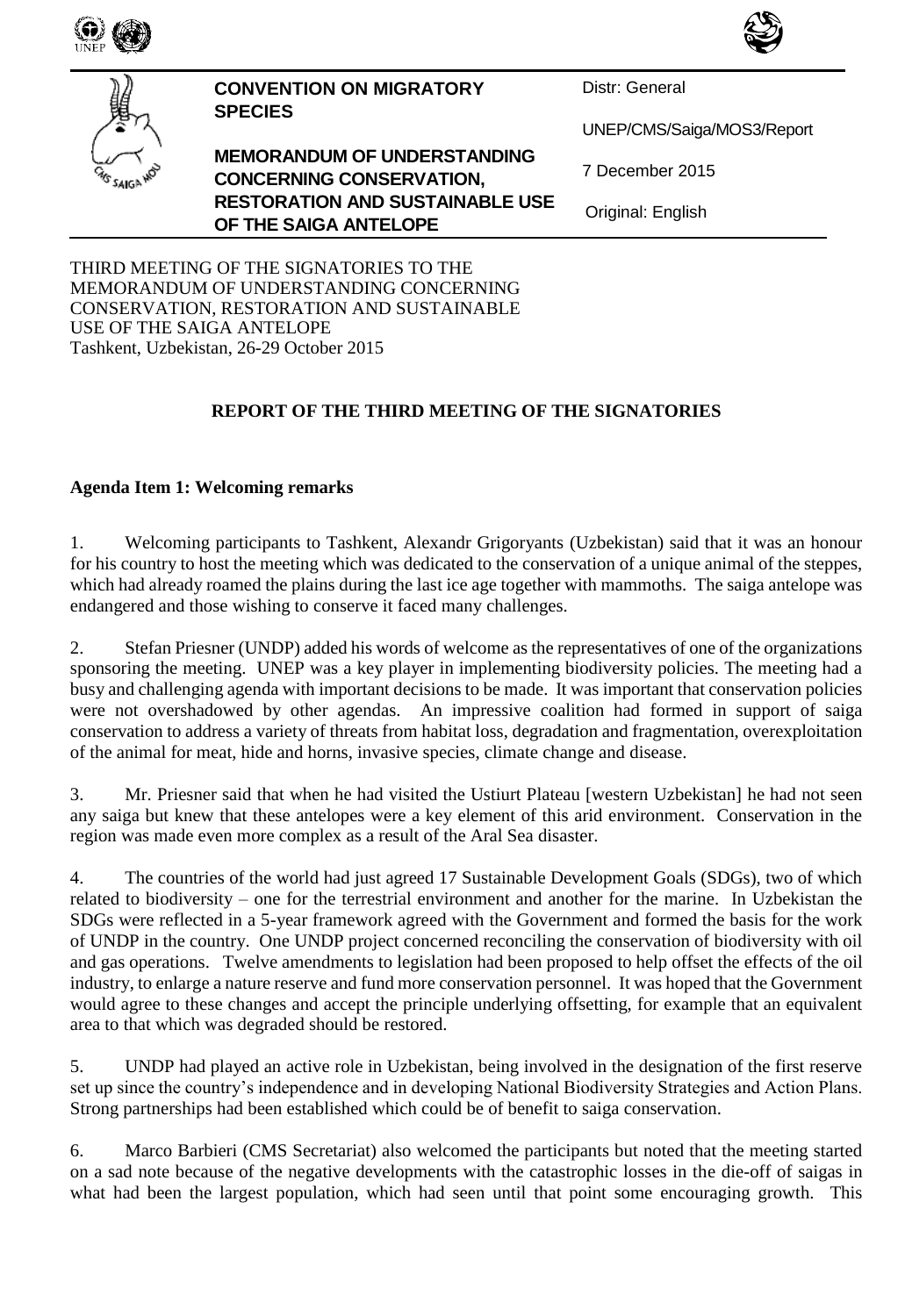population in central Kazakhstan was now also endangered. In addition, most of the stock at a captive breeding centre in the Russian Federation had also been lost.

7. Mr. Barbieri warmly thanked the hosts and co-organizers of the meeting, the State Committee for Nature Protection of the Republic of Uzbekistan, and the sponsors without whom this large international saiga meeting would not have been possible: Federal Ministry for the Environment, Nature Conservation, Building and Nuclear Safety of Germany, Frankfurt Zoological Society, NABU, UNEP Regional Office for Europe, UNDP Uzbekistan and US Forestry Service.

8. CMS was one of the oldest biodiversity treaties having come into force in 1983. The saiga antelope was one of the species to which the Convention dedicated considerable attention, and was assisted by a number of Non-Governmental Organizations (NGOs) which made their expertise available. More had been discovered about the causes of the die-off, although what triggered the event was still unclear. The Signatories to the Memorandum of Understanding (MOU) would also have to address other animal health issues as well as the effects of burgeoning infrastructure.

9. Thomas de Meulenaer (CITES Secretariat) added his welcome to the participants and said that CITES had an interest in both sustainable use and conservation. The Saiga MOU provided a forum where CMS and CITES could cooperate and both Conventions were committed to assisting their Parties with implementing policies agreed at the international level. Within CITES 180 Parties had adopted policies consistent with the aims of the MOU and the CITES COP in 2016 would doubtless adopt more. Mr. de Meulenaer looked forward to the adoption by the meeting of a coherent and pragmatic five-year Work Programme and hoped that the necessary political support would be forthcoming to ensure its implementation. He too thanked the donors and UNDP for their support.

# **Agenda Item 2: Election of officers**

10. Mr. Barbieri said that it was customary at meetings of instruments of the CMS Family to offer the chair to the Host Government. This had been discussed and agreed at a meeting of the Heads of Delegation and Mr. Grigoryants had agreed to serve. The Heads of Delegation had also agreed that Kazakhstan should serve as Vice-Chair.

11. These proposals were accepted by the meeting and Mr. Grigoryants assumed the chair.

### **Agenda Item 3: Adoption of the agenda and meeting schedule**

12. The agenda and schedule had been circulated in advance. There were no suggestions for any amendments so both were adopted as presented in Documents UNEP/CMS/Saiga/MOS3/Doc.1/Rev.2 and Doc.2/Rev.2.

### **Agenda Item 4: Opening statements**

13. The representative of Kazakhstan expressed his thanks to the meeting for electing him Vice-Chair. Especially after the die-off in central Kazakhstan in spring 2015, the meeting was topical and saiga conservation was attracting a lot of attention.

14. Mongolia wanted to see the conservation status of the saiga improve and was taking action to achieve this. There were now 14,000 saigas in the Mongolian population and anti-poaching units had been established.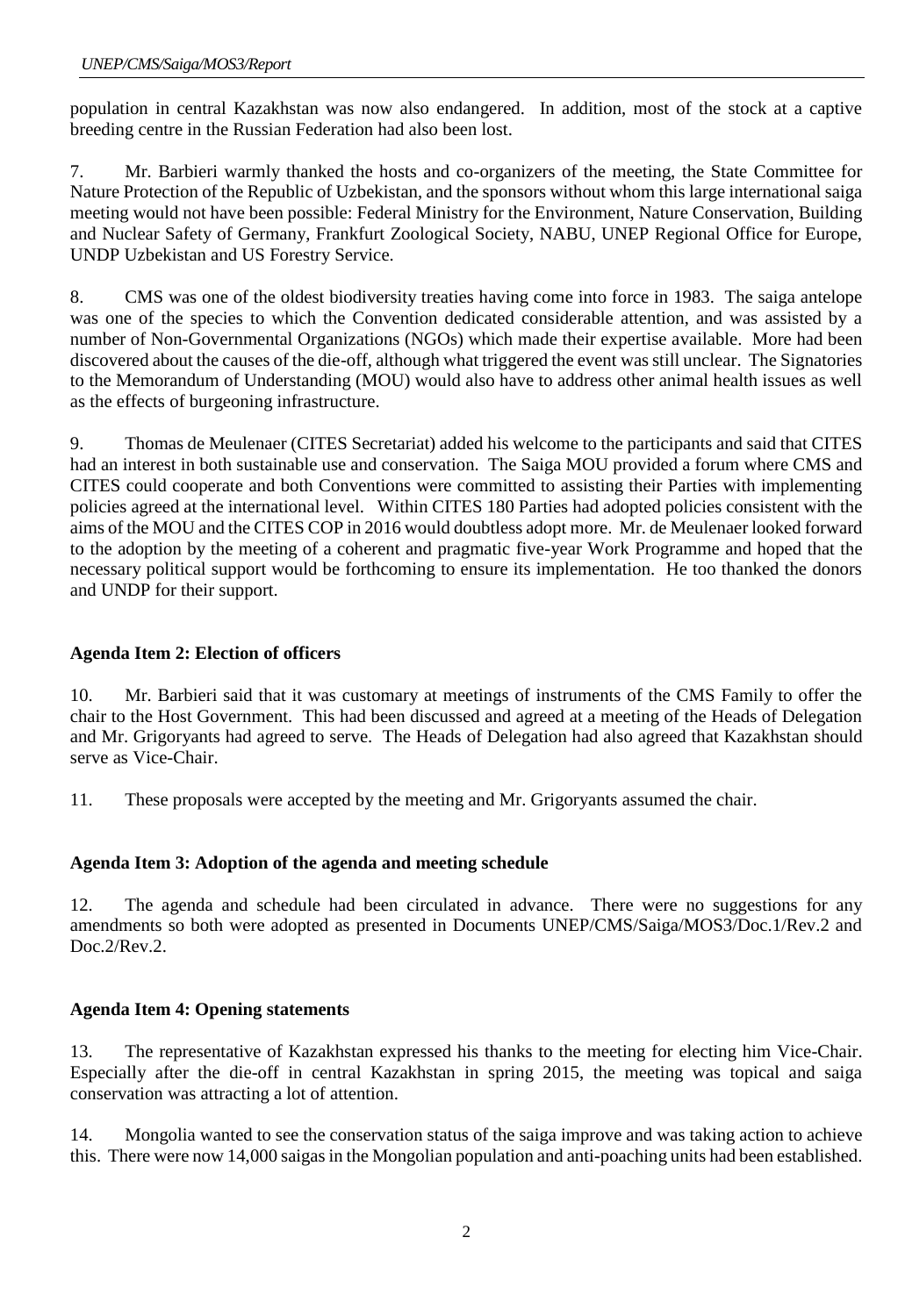15. The Russian Federation said saiga conservation needed more attention. Saigas were unique animals and their numbers had been reduced by several human factors. The agenda of the meeting included items requiring different conservation approaches. The Russian Federation was already active and the saiga was listed in the red book of the Republic of Kalmykia and is intended to be listed in the national red book of the Russian Federation. It was recognized that organized criminal groups were now poaching saigas, and as well as combating this threat, efforts were being made to restore a larger proportion of the animals' habitat. Saiga conservation needed to be conducted at the international level and the involvement of NGOs and Inter-Governmental Organizations (IGOs) was welcome.

16. China was pleased to be participating in the meeting and thanked the organizers. A great deal was being done in China to protect saigas, complementing the efforts of the Range States. Laws regarding trade were being rigorously enforced and China would support the Range States and monitor domestic trade.

17. The Association for the Conservation of Biodiversity of Kazakhstan (ACBK), speaking also on behalf of the Frankfurt Zoological Society (FZS), said that the meeting was particularly important in the light of the 2015 mass die-off and the Medium-Term International Work Programme (MTIWP) would serve as a vital guide to the actions of the Range States and cooperating organizations.

18. The representative of Flora and Fauna International (FFI) stressed his organization's determination to do all in its power to assist.

19. The Saiga Conservation Alliance (SCA) also thanked the organizers, commenting that the technical workshop held on the previous two days had been productive. The challenges ahead were daunting but the Range States, China and the partner organizations had the energy and commitment to succeed.

20. The Wildlife Conservation Society (WCS) thanked the organizers for their invitation and expressed its willingness to contribute to the work of the meeting and the implementation of its decisions.

21. WWF Russia also expressed its thanks to the organizers. WWF worked closely with the FZS and was working with local communities and particularly children to encourage more conservation activities and discourage unsustainable hunting. Some new information was emerging suggesting that in some areas saiga numbers had increased in comparison with the previous year. The die-off had however been a major set-back and it was vital to start the recuperation work.

### **Agenda Item 5: Summary of the Technical Meeting (26-27 October)**

22. E.J. Milner-Gulland (SCA) said that the technical workshop had seen excellent discussions. Summaries of the specialist sessions had been compiled would soon be available in both English and Russian (see Annex 7). Participants were invited to comment on the summaries as soon as possible, with a view to their finalization.

23. The workshop had also reviewed the draft Medium-Term International Work Programme (MTIWP) for 2016-2020, and made a number of suggestions for its revision. Those proposed amendments will be presented to the meeting under Agenda Item 10. The MTIWP provided a 5-year plan of action and served as a guide to Governments, NGOs and IGOs setting out the priorities upon which to concentrate.

24. The new National Report Forms were targeted at the Range States and as they were the ones that had to complete the form, their comments were invited, in particular regarding the length of the form, its complexity and its relevance. The proposed amendments will be presented to the meeting under Agenda Item 9.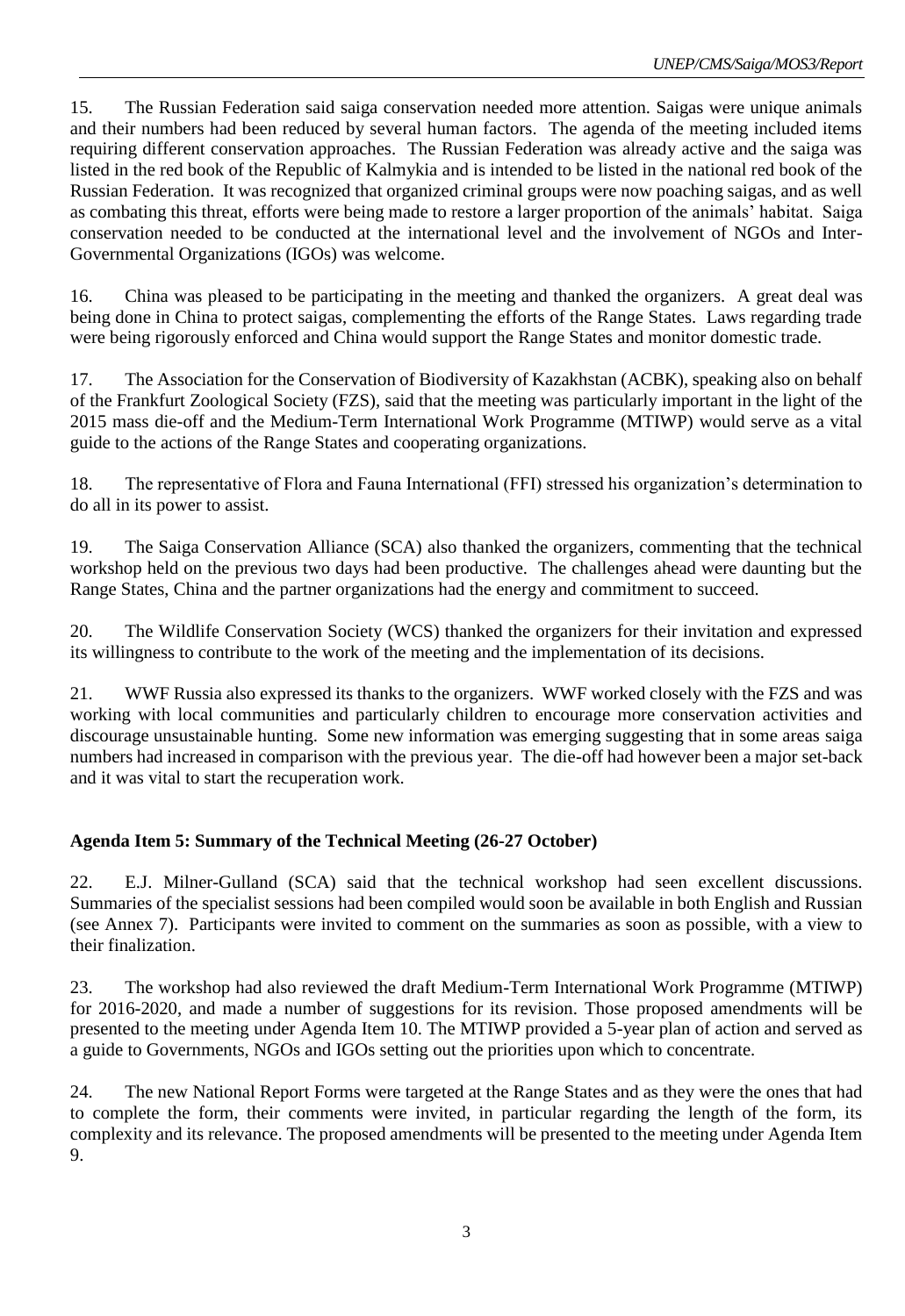25. The Secretariat mentioned that it was collecting all the PPT presentations provided by the speakers with a view to making them available to the meeting participants. The presentations can be downloaded from the CMS website at<http://www.cms.int/en/meeting/third-meeting-signatories-saiga-mou-mos3> .

## **Agenda Item 6: Report of the Secretariat**

*26.* The Vice-Chair presiding over the meeting at this point invited the Secretariat to make its report. Mr. Barbieri explained that the report covered a number of sub-items and invited Natalya Yakusheva (CMS Secretariat) to make the presentation. She referred to a series of documents: UNEP/CMS/Saiga/ MOS3/Doc.4 *the Report of the Secretariat*, UNEP/CMS/Saiga/MOS3/Doc.6 *Overview report on conservation status*, UNEP/CMS/Saiga/MOS3/Inf.2 *[Status of Signatures to the MOU,](http://cms.int/saiga/en/document/status-signatures-memorandum-understanding-conservation-restoration-and-sustainable-use-1)* UNEP/CMS/ Saiga/MOS3/Inf.6 *[Designated National Contact Point Form](http://cms.int/saiga/en/document/designated-national-contact-point-form-3)*, UNEP/CMS/Saiga/ MOS3/Inf.7 *[List of Designated National](http://cms.int/saiga/en/document/list-designated-national-contact-points-7)  [Contact Points,](http://cms.int/saiga/en/document/list-designated-national-contact-points-7)* UNEP/CMS/Saiga/MOS3/Inf.19 *[Resolution 11.24 The Central Asian Mammals Initiative](http://cms.int/saiga/en/document/resolution-1124-central-asian-mammals-initiative-cami-and-programme-work-2014-2020)  [\(CAMI\) and Programme of Work \(2014-2020\)](http://cms.int/saiga/en/document/resolution-1124-central-asian-mammals-initiative-cami-and-programme-work-2014-2020)* and UNEP/CMS/ Saiga/MOS3/Inf.20 *[Guidelines on](http://cms.int/saiga/en/document/guidelines-mitigating-impact-linear-infrastructure-and-related-disturbance-mammals-central)  [Mitigating the Impact of Linear Infrastructure and Related Disturbance on Mammals in Central Asia.](http://cms.int/saiga/en/document/guidelines-mitigating-impact-linear-infrastructure-and-related-disturbance-mammals-central)*

27. Ms. Yakusheva said that a workshop on Traditional Chinese Medicine had been held in China in 2010 in collaboration with CITES. Two further workshops had been held in Kazakhstan; one in 2011 [on the](http://www.cms.int/saiga/en/meeting/workshop-implementation-and-coordination-saiga-antelope-saiga-spp-memorandum-understanding)  [implementation and coordination of the Saiga Antelope MOU and other CMS instruments for migratory](http://www.cms.int/saiga/en/meeting/workshop-implementation-and-coordination-saiga-antelope-saiga-spp-memorandum-understanding)  [ungulates in Kazakhstan](http://www.cms.int/saiga/en/meeting/workshop-implementation-and-coordination-saiga-antelope-saiga-spp-memorandum-understanding) and another in 2013 just dealing with the Saiga MOU.

28. In May 2015 the CMS Secretariat had helped coordinate the emergency mission sent to Kazakhstan in response to the die-off in Betpak-dala upon request of the Ministry of Agriculture.

29. An updated Joint Work Programme (JWP) for 2015-2020 between CMS and CITES had been agreed. The CMS Standing Committee had endorsed the JWP at its 42<sup>nd</sup> meeting in 2014 (UNEP/CMS/StC42/Doc.6.1). A joint post had also been established to help coordinate the work of the two Conventions; the officer had been recruited and was based at the CMS offices in Bonn since July 2015.

### **Agenda Item 6.1: Status of signatures**

30. All five Range States were Signatories to the MOU. There were also a total of eight cooperating organizations that had signed the MOU and the German NGO NABU (Naturschutzbund Deutschland - Nature and Biodiversity Conservation Union) had applied to become a formal cooperating organization too, which would bring the total number to nine (see agenda item 11).

### **Agenda Item 6.2: List of designated national contact points**

31. All five Range States had designated a National Contact Point; the list with contact details could be found on the CMS website.

### **Agenda Item 6.3: Presentation and discussion of Resolution 11.24 the Central Asian Mammals Initiative (CAMI) and its Programme of Work (POW 2014-2020)**

32. CMS COP11 had adopted Resolution 11.24 on the Central Asian Mammals Initiative (CAMI) and its accompanying Programme of Work (POW). CMS Parties had at COP11 created a staff position to coordinate the CAMI, to be based at the Bonn duty station. CAMI covered 14 Range States and 15 species (13 ungulates and 2 cats) and was intended to provide a framework for coherent coordination for MOUs and Action Plans in the region, given that barriers to migration, wildlife crime, habitat degradation and climate change were threats common to all the species. The separate MOUs and Action Plans would continue to exist as self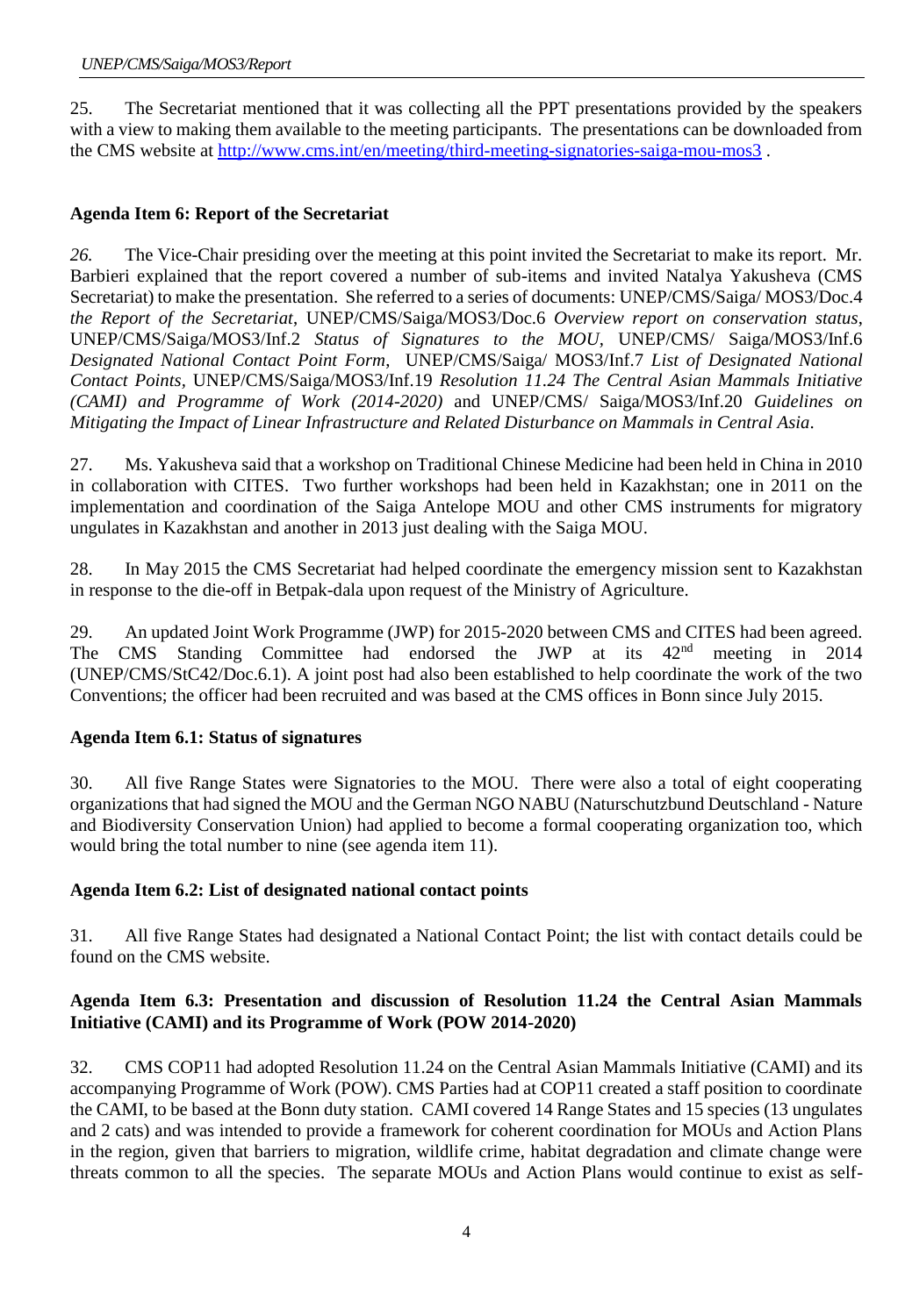standing instruments but would benefit from greater synergies. Like the MOU, CAMI was not restricted to Range States but was also open to other stakeholders.

### **Agenda Item 6.4: Presentation of the Guidelines on Mitigating the Impact of Linear Infrastructure and Related Disturbance on Mammals in Central Asia**

33. CMS COP11 had endorsed the document *Guidelines on Mitigating the Impact of Linear Infrastructure and Related Disturbance on Mammals in Central Asia* concerning the effects of linear infrastructure such as roads, railways, pipelines and electricity cables on animal migration, an issue that had been of concern to Parties since the Convention's inception and had been discussed at both the COP and the Scientific Council.

34. Mongolia had been the subject of a case study submitted to the Scientific Council in 2011 and had taken the lead in implementing the guidelines as the first country to transpose them into national legislation. The guidelines required a series of actions from mitigating the effects of infrastructure, improving the planning and design of projects, carrying out assessments, monitoring and evaluation and adjusting existing installations.

35. In addition to new roads and railways Kazakhstan had a border fence along the frontier with Uzbekistan which was impeding migration of saigas.

### **Agenda Item 6.5: Any other matters**

36. A preview of a video to be used for outreach and fundraising was shown.

### **Agenda Item 7: Reports on MOU implementation**

### **Agenda Item 7.1: National reporting**

37. **Kazakhstan** was a Signatory to the MOU and Party to a 2007 bilateral agreement with Turkmenistan and another dating from 2010 with Uzbekistan. The Ministry of Agriculture of Kazakhstan had also been formally cooperating with the Russian Federation's Ministry of Natural Resources since 2012.

38. In the 1950s there had been 1.5 million saigas but harsh winters, disease and large-scale poaching had brought saigas to the brink of extinction with possibly as few as 22,000 animals left at one point. The National Saiga Conservation Service worked in collaboration with local authorities operating from 15 sub-regional centres, with anti-poaching action as one of their priorities. The inspectorate was active 24 hours a day and were using modern technology such as satellite tracking and camera traps. There were 80 inspectors responsible for red book species covering an area of 7 million hectares.

39. Poachers also had specialized vehicles and had no compunction in defying the law. Saigas were still being targeted by organized and well-equipped gangs with all-terrain vehicles, an arsenal of modern weapons and hi-tech communications and poachers also tried to impede the work of the inspectors and were beginning to turn their attention to the Ural population in western Kazakhstan. There had been 33 poaching cases in 2012, 46 in 2013, 71 in 2014 and 63 up to October in 2015. There had been 814 cases filed for breaches of environmental regulations.

40. The authorities had to rethink their conservation policies in view of poaching and the die-off. Across the 22 Protected Areas, patrols had to continue and more proactive action taken when intelligence was received. Different teams were working together on some raids and GPS tracking helped communication.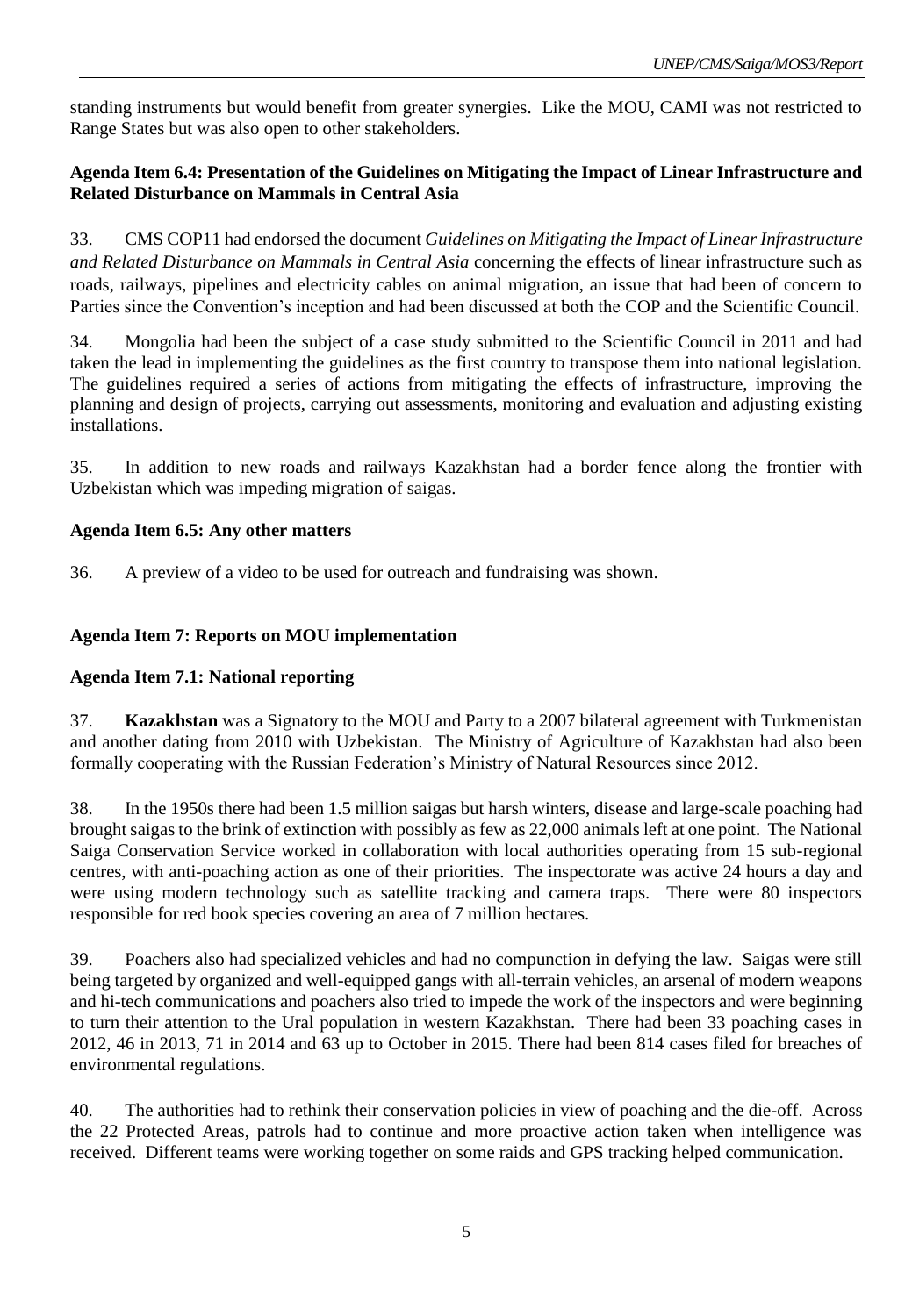41. Cross-agency liaison among ministries, customs and local authorities improved efficiency, but unfortunately the poachers not only were better organized themselves but also were prepared to use weapons. Organized crime had become involved and officials were being bribed. One of the people detained when two trucks were stopped by a patrol was a police major; one of the others was on probation after being convicted of wildlife crime. The trucks had false number plates, and rifles, ammunition and saiga horns had been confiscated.

42. The judiciary often seemed to see poaching as a misdemeanour rather than a crime. The court system was slow to respond, did not confiscate equipment and was content to prosecute one member of the gang and not pursue the rest of the team.

43. Kazakhstan took conservation seriously, recognizing its key role with regard to saigas and aware that the country's international image was at stake.

44. The representative of **Mongolia** outlined some of the key activities undertaken in his country in the period 2011-2015. These included monitoring the population and ecological research and a field study conducted from 2008 to 2012. Survival rates for calves were estimated at 50 per cent, with 95 per cent of deaths occurring in the first two months of life, with the primary cause being predators (including foxes and raptors). Females' choice of calving sites seemed to be driven by the proximity to water and the incline of the terrain. Horn and hair samples had been analysed at the University of Tübingen and the isotopes meant that it was possible to identify the origin of the saiga which would be a useful tool against those illegally trading saiga horn.

45. A study of population abundance and distribution conducted in the summer and winter of 2014 had counted 243 groups with 1738 animals and 148 groups with 1934 animals respectively. Extrapolated this produced an overall population estimate of 14,869, this being the average of the summer and winter figures. Eight saigas had been captured and fitted with satellite collars. The collar batteries had an expected life of one and a half years. The animals' movements had been tracked and plotted on a map with the route of a tarmacked road that was under construction superimposed, illustrating the potential impact. A genetic study by the University of Copenhagen would inform the continuing debate over saiga taxonomy.

46. **The Russian Federation** was using drones, satellites and groundwork to conduct surveys of the Pre-Caspian population. The information derived from this work was not comprehensive but the population was in a critical state and was declining. It had been inscribed in the red book of the Republic of Kalmykia. Protected Areas covered 40 per cent of the range but this was not enough to halt the decline and corridors needed to be established.

47. In 2012 a bilateral agreement had been signed with Kazakhstan (UNEP/CMS/Saiga/MOS3/Inf.21.1), *inter alia* setting up a working group for which a workshop had been organized.

48. Within the Russian Federation, the Ministry of Natural Resources was working with partners such as the All-Russian Research Institute, the Russian Academy of Science's Severtsov Institute of Ecology and Evolution (IEE RAS) and the Stepnoi Sanctuary and at the regional level.

49. The saiga enjoyed total protection and hunting it was illegal. There was some illegal trade so it was necessary to work through CITES with other Range States and consumer countries. The first arrest under the new regulations had been made in September 2015 after 50 horns had been seized and the case was going to court.

50. There were three centres for captive breeding and awareness-raising programmes were being implemented to educate local communities.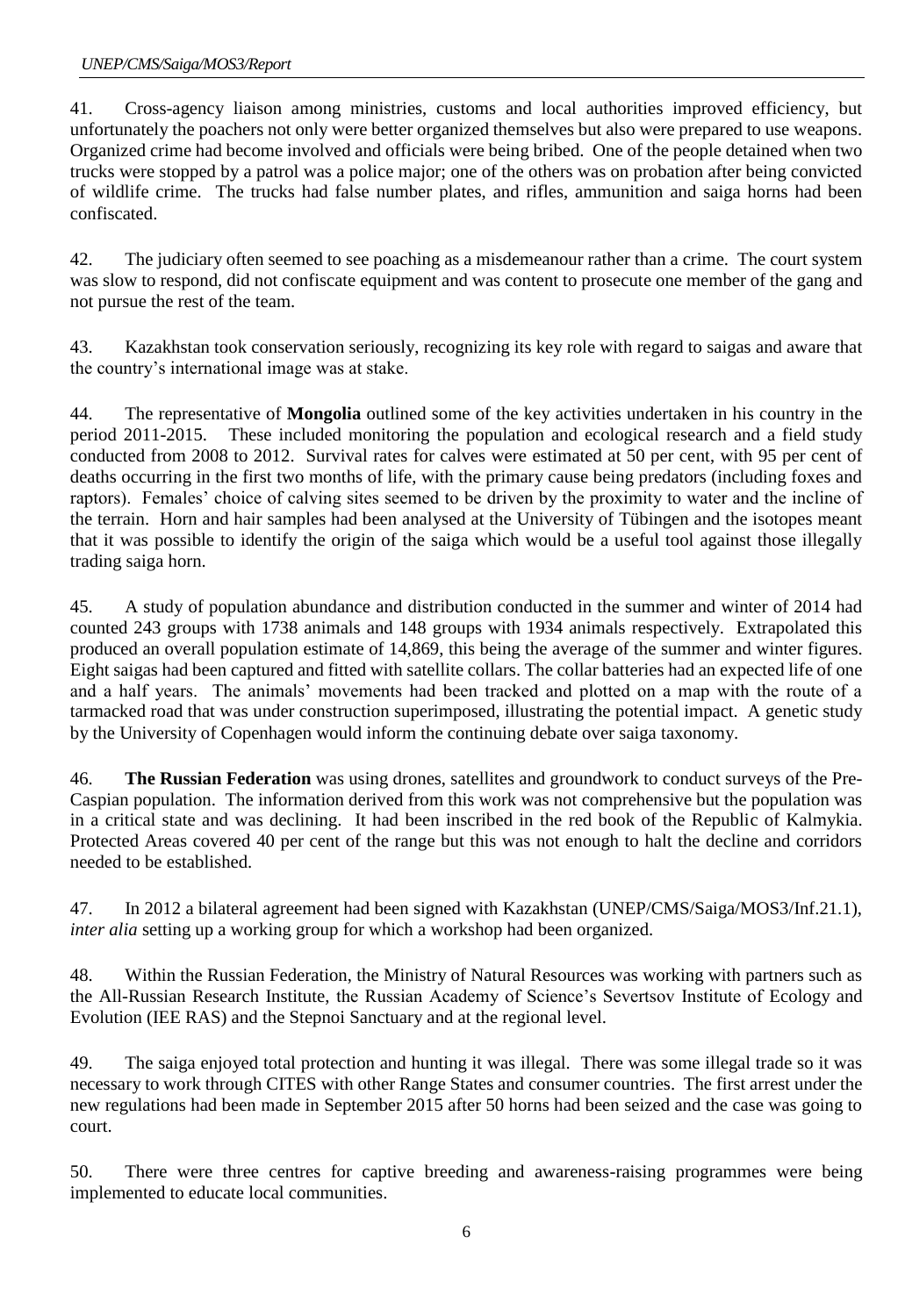51. The challenges were poaching and agreeing standards for monitoring methodologies and the priorities for the next five years were to employ rangers to protect the herds and developing monitoring techniques.

52. As there was no representative of **Turkmenistan** present, the Secretariat referred participants to the written report that had been submitted (UNEP/CMS/Saiga/MOS3/Inf.10.4).

53. **Uzbekistan** reported that saiga was a transboundary migrant and was protected by a presidential decree. Bilateral arrangements had been negotiated with Kazakhstan and an agreement was in place between the relevant authorities of the two countries (UNEP/CMS/Saiga/MOS3/Inf.21.2). In Uzbekistan the specialist agency was the State Committee for Nature Protection whose inspectors were equipped with all-terrain vehicles for anti-poaching patrols. There was a strong regulatory framework and fines for poaching could reach US\$2,500 for local people and double that for foreigners.

54. In the fight against illegal trade, various agencies were working together and had seized unregistered vehicles and weapons.

55. There were plans to extend the Saigachy reserve near the Aral Sea so that it would reach the border with Kazakhstan and cover over 1 million hectares.

56. The SCA was also active in the country and was cooperating closely with the Government on awareness-raising campaigns for local communities living near saiga habitat.

#### **Agenda Item 7.2: Non-Signatory States reporting**

57. In **China** the CITES management authority had organized a workshop with the Traditional Chinese Medicine industry in conjunction with both CMS and CITES Secretariats in 2010. The State Forestry Administration had established a fund for captive breeding and had obtained animals from zoos in Germany and the USA and there was now a stock of nearly 200 saigas at a captive breeding centre at Wuwei, Xinjiang.

58. The authorities were using a range of technologies to combat illegal trade, such as scanners and x-ray machines and were targeting suspect shipments. The State Forestry Administration had conducted several operations - Alarm Bell, Skynet, Swords and Cobra III – in cooperation with international partners.

59. Figures indicated that the domestic market for saiga products was declining but saiga horns were still being smuggled and there had been several confiscations of shipments originating from the Russian Federation and Singapore. The leading Chinese internet companies (the equivalents of Google and of Facebook) had signed a "zero tolerance" agreement to stop illegal trade on the internet and the State postal and parcel delivery services were cooperating, too.

60. A licensing system for the industry to allow thorough supervision and regulation and to manage the use of raw materials and set quotas for wildlife products entering the market was in place. Approved products received a special mark. A database had been set up for materials derived from endangered wildlife.

61. Law enforcement was being improved through the use of modern technology and effectiveness could be enhanced through cooperation with the Range States. It would be helpful if all those involved in conservation efforts could have the opportunity of swapping notes and exchanging ideas.

62. In China, questions were being asked about the fate of the horns of dead animals from the captive breeding centre and whether these might be made available. The Chinese Traditional Medicine industry was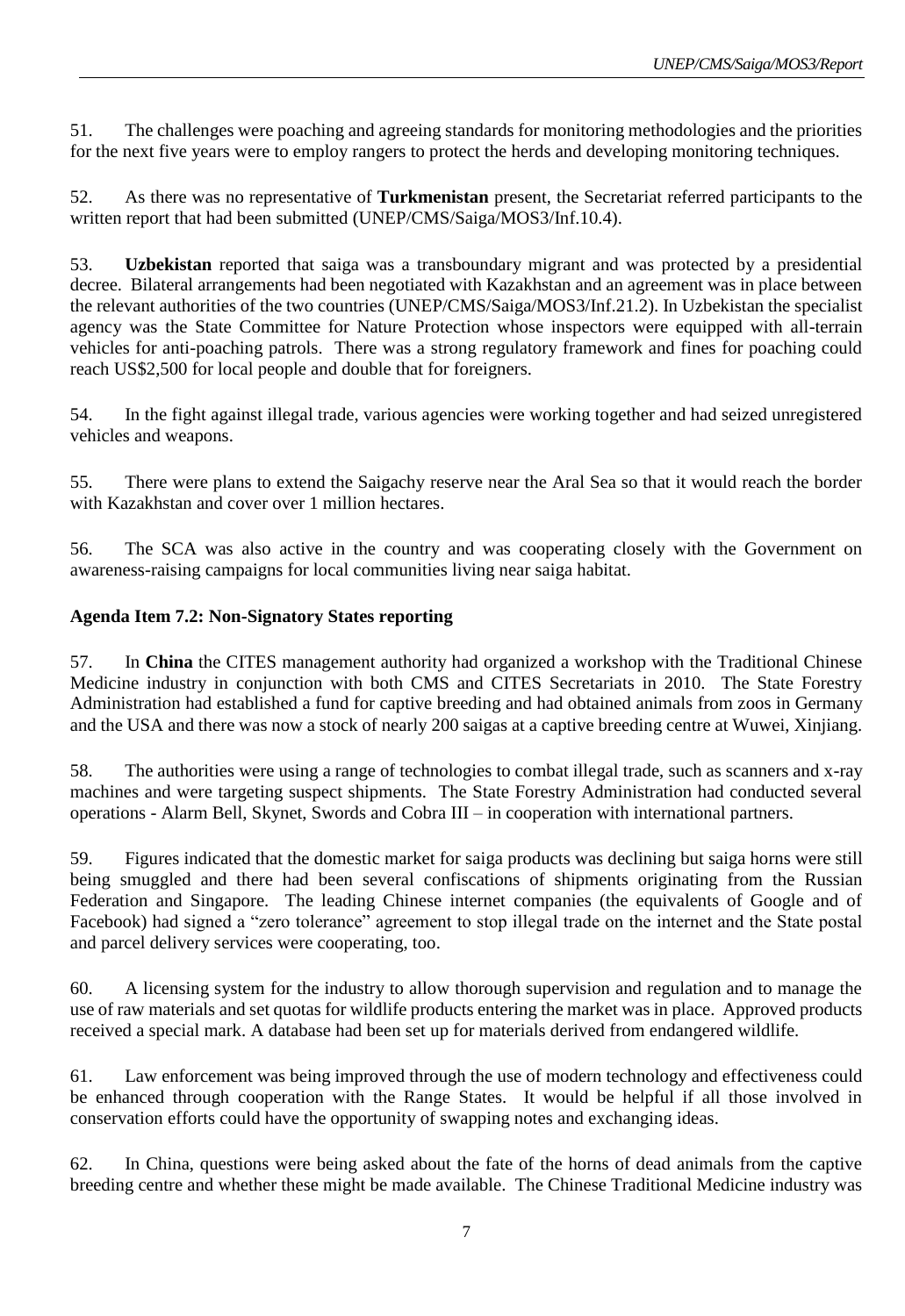willing to fund captive breeding but needed to have partners to contact to develop their proposals. The restrictions on the export of animal could be relaxed to allow new blood in the captive stock.

## **Agenda Item 7.3: Report of the CITES Secretariat**

63. Thomas de Meulenaer (CITES Secretariat) said that two saiga species were recognized by CITES (as was also the case under CMS) and both were listed on Appendix II, meaning that international trade was allowed if it was legal, sustainable and traceable through CITES certification. Poaching had to be dealt with nationally.

64. The Range States had banned all export of saiga products (live animals, hides, horns, meat and blood samples), so now trade was restricted to consumer countries presumably using stockpiles. Only Turkmenistan among the Range States was not a Party to CITES and the Secretariat did not have contact details of the authority that would deal with the Convention.

65. CITES COP13 in 2004 agreed special measures for saiga and these measures complemented and supported the CMS MOU. COP14 in 2007 renewed the mandate as did the most recent COP in 2013 in Bangkok. Range States in implementing the MTIWP were meeting their obligations under both CMS and CITES and they were asked to communicate their needs to CITES as some funds were available. No requests had been received from saiga Range States. The CITES Secretariat had a mandate to assist.

66. China, Japan, Malaysia, Singapore and Viet Nam as consumer states were also under an obligation to implement parts of the MTIWP and were required to report on the actions that they were taking. They had also been requested to contribute to *in situ* conservation, to reduce consumption and research into alternatives for saiga horn.

67. A workshop had been held in Urumqi, China, in September 2010 and funds had been provided for anti-poaching actions and work with local communities.

68. With regard to the question of what should be done with horns from animals that had died of natural causes, that decision rested with the Range States and the CITES Parties.

69. Mr. de Meulenaer noted that China monitored its stocks with a sophisticated system. Singapore had reported that it had 20 tonnes of horns in its stockpile and might be able to learn from China's experience.

70. UNEP/WCMC had been commissioned to do an analysis of published trade data and would report to the CITES Standing Committee and the COP in Johannesburg in 2016. The deadline for submission of documents to the COP was 27 April 2016.

71. Legal trade of saiga products had been declining according to the reports submitted to CITES. In the period 2000-2013 horns the equivalent of 118,000 animals had been recorded. The main importers were now China and the Hong Kong Special Administrative Region, while the main exporters were Japan and the Hong Kong SAR. The majority of the trade was in whole horns, horn cuttings and medicines containing horns.

72. Mr. de Meulenaer requested details of the illegal trade mentioned in some of the oral reports as he had been unaware of some of them. Various seizures had taken place in Kazakhstan, Malaysia, Mongolia and Uzbekistan. In China seizures included one incident involving 296kg of saiga horn from Kazakhstan in 2014. In Japan five seizures included one of 11 horns from China in 2013.

73. With the revised MTIWP 2015-2020 Range States needed to demonstrate their commitment, and cooperation among the Range States and consumer countries was essential. The joint work being done by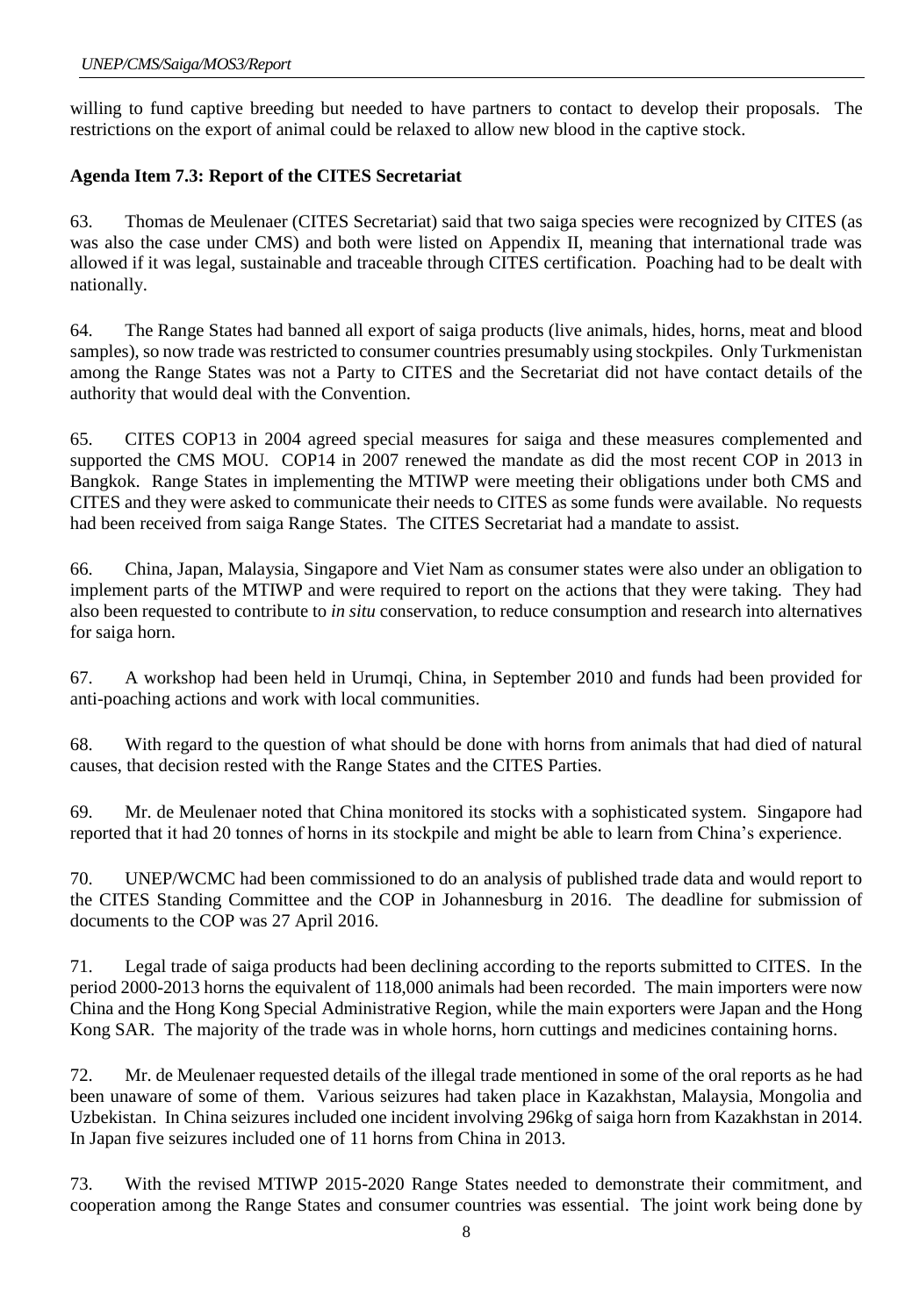China and Mongolia was a model that others might wish to follow. Trade had to be controlled, the stockpiles appropriately managed, and the methods of identification, sourcing and ageing of horn improved. One problem was that in medicine the horn was not readily identifiable, so it would probably be more fruitful to concentrate on raw horn. Another was that Traditional Chinese Medicine (TCM) had not found a suitable alternative to saiga horn from other wild or domestic animals and practitioners were reducing the dosage to the bare minimum to help conserve stocks. Patients were moving towards western-style medicines but even with a 10 per cent market share, TCM would have over 100 million customers.

#### **Agenda Item 7.4: Reports of Co-operating Organizations**

74. Paul Hotham (Flora and Fauna International) said that his organization was working on the Ustiurt Plateau on saigas in partnership with others. FFI had four main objectives: to improve ecological and social understanding; to reinforce the capacity of state agencies; to engage with and support local communities and improve their lives; and to engage with the private sector to mitigate the impact of its activities. To improve capacity a transboundary event had been held for rangers and an inter-school football tournament had been organized. A mobile environment resource centre (MERC) had toured the region and four sniffer dogs originally deployed against narcotics had been retrained to work on saiga horn, making their first detections after only two months. Progress had been made on transboundary work and a better understanding of saiga movements had been gained.

75. Five years – the period of the MTIWP – was not enough to cover the Ustiurt area given its vast size. The main issues to be tackled were the border fence and illegal trade, and there was no adequate policy framework for dealing with landscape-scale actions. More support from local communities was needed to address poaching which was causing the population to decline; it had fallen to 1,200 but this was still enough to make recovery possible.

76. FFI would continue to work with the Kazakh Government and the ACBK, maintain existing partnerships and develop new ones and provide trained sniffer dogs. It would also contact the business community to open their eyes to the damage they were doing.

77. Steffen Zuther (FZS) said that the organization had been active in Kazakhstan since 2002 and involved in the Altyn Dala Conservation Initiative (ADCI) since 2006, working with its local partner the ACBK. The ADCI was a long-term programme dealing with flora, fauna and people, and one of its concerns was to establish migration corridors, a new category recognized in national law, in the areas between the existing and planned Protected Areas in central Kazakhstan.

78. Training and equipment were being provided to the authorities, but unfortunately the poachers were keeping pace. FZS was also working on new options for wildlilfe-friendly railway crossings for saigas, improving aerial census techniques and deploying satellite telemetry. Work with local communities included visiting schools.

79. Looking to the future, FZS would continue its involvement with the ADCI, working with local people, encouraging better law enforcement, the sustainable use of wildlife and the deployment of telemetry.

80. Ms. Milner-Gulland (SCA) said that the Alliance, which was registered as a charity in the UK, had been a signatory of the MOU since 2010. It was one of the NGOs charged with technical coordination of the MOU (see agenda item 7.5).

81. The SCA had been running a small grants programme since 2008 and applicants had to follow a relatively straightforward process with short forms in both English and Russian. The eligibility criteria required projects to involve saigas in the wild and be related to the MTIWP. Grants were given in the range of US\$2,000 to US\$20,000, but this could not be put towards salaries and the grants could not be used as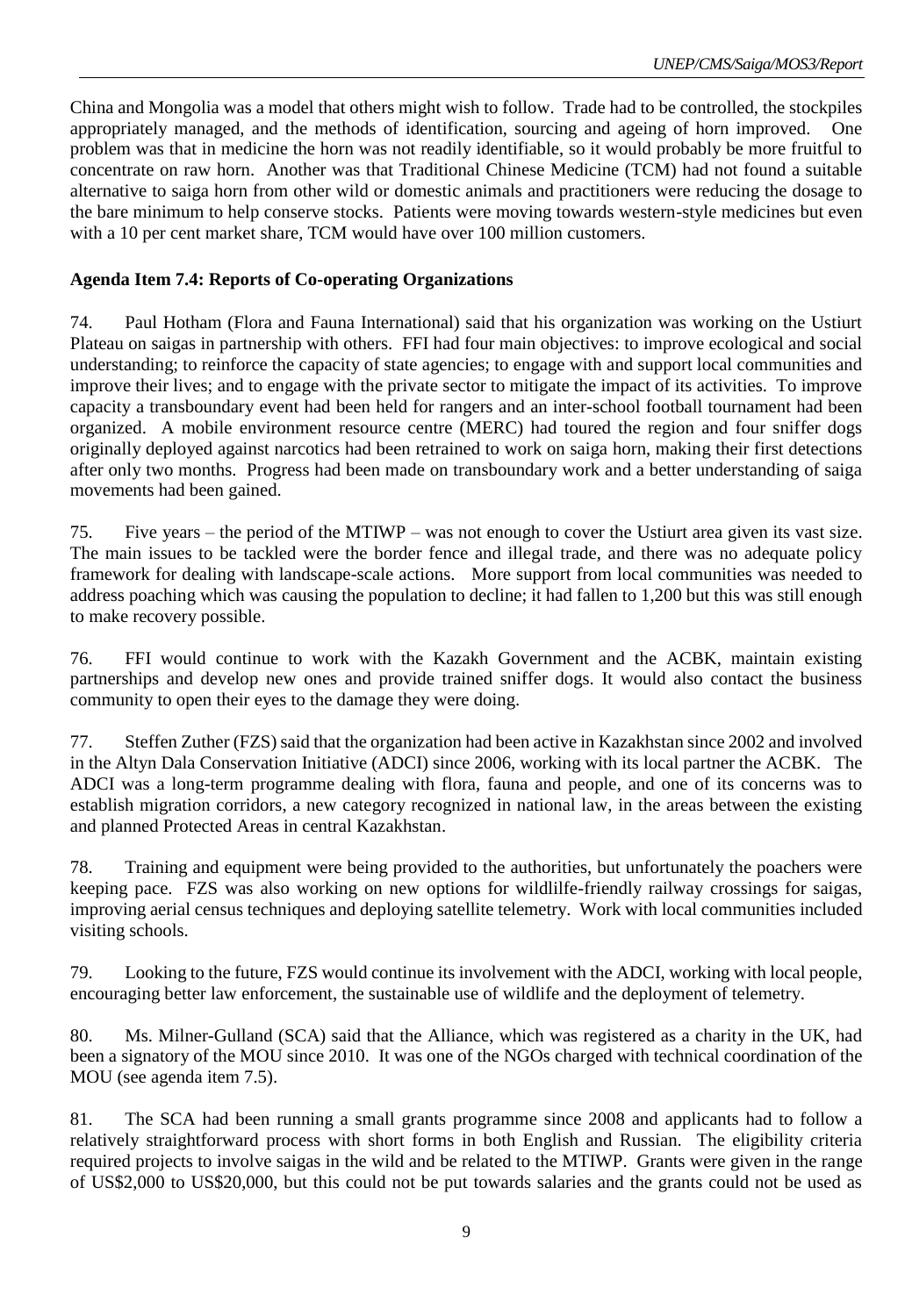matching or part funding. In total US\$100,000 had been dispersed to 29 projects in 5 countries, covering research, education and animal protection.

82. Anti-poaching excellence awards were also given to recognize those in the frontline who would not often be seen at conferences or symposia. Another award was given to young conservation leaders as an encouragement to the next generation of activists. The winners of the awards were chosen by a jury made up of trustees of the Alliance and selected experts and the candidates had to be nominated. Choosing the winners was often difficult and the jurors took into account whether the nominee had overcome a particular challenge or had done something innovative.

83. SCA was working with children and local people with a focus on Uzbekistan, the Russian Federation and Kazakhstan and it was planned to build a network of teachers and conservationists to work across borders. Material aimed at children included cartoons, stickers, posters and quizzes were distributed and at one school a mural had been painted.

84. Priority actions were devised for each country tailor-made for local needs. In Uzbekistan, the main activities were education, support for the government, conservation and research, an embroidery initiative providing alterative livelihoods for women and establishing local monitoring networks. In the Russian Federation the focus was on the Stepnoi/Tinguta Sanctuary, in Kazakhstan on working with the ACBK, in Mongolia helping young scientists and customs officers and in China on conducting market surveys and training.

85. The SCA and Imperial College London had been doing opinion and attitude surveys on and off since 2006. People were positive about saigas and did not want to lose them. It was generally agreed that poaching for horn was wrong but many people said that they would still eat saiga meat. The representative of Mongolia said that surveys conducted in that country had produced similar results, but children were pressurizing their parents not to kill saigas.

### **Agenda Item 7.5: MOU coordination**

86. Carlyn Samuel (SCA) explained how the alliance and the ACBK were working on the Saiga Resource Centre (SRC) which was being funded by CMS and had been launched a few years previously. It was an online resource aimed specifically at conservation practitioners which appeared in four languages with comprehensive coverage in English and Russian (the Chinese and Kazakh pages were being built up). The SRC was a searchable repository and included an archive of Saiga News in six languages. The website was being constantly improving with bugs fixed, a better lay-out and Google analytics.

87. Alena Chukhatina (ACBK) described the specialist resource section of the SRC which was a platform for those working on saiga. She urged people to use it, to add further material and spread the word that the facility existed. Registration only took three minutes and login passwords would be generated. So far 300 documents had been loaded and more would follow. The education section was being built up, pages in Mongolian were being developed and the search function was being improved. The site would further improve with more people using and populating it. There were also plans to add an *Ask the Expert* section.

88. Elena Bykova (SCA) said that Saiga News was an e-publication which had started in 2005 and had gone from strength to strength and now had more pictures and a wealth of information. It was produced in six languages. The editorial board came from across the species' range and the UK. In some countries editions were printed for distribution and copies were taken to suitable conferences as a convenient means of highlighting the plight of saigas.

89. There was an area for comments and forums where arguments could be exchanged over issues of controversy or importance (such as the taxonomic split and the May 2015 die-off). Saiga News was also a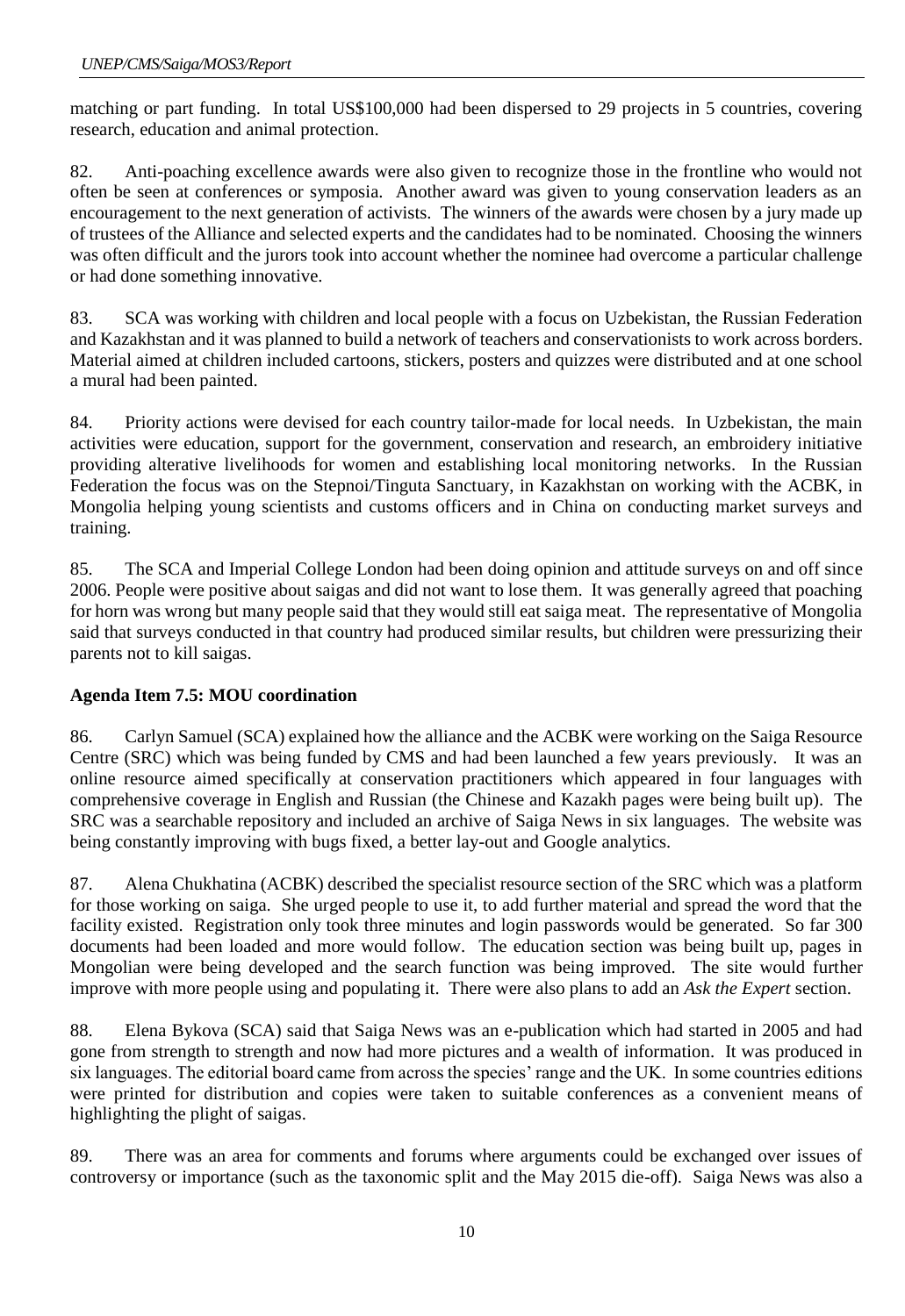means for people to keep abreast of developments and stay in touch, given that the Meetings of the Signatories occurred only every five years.

90. A new rubric had been started – saiga heroes – with biographies of people playing a crucial role in saiga conservation or worked in schools or for the customs service. It also gave such people the opportunity of sharing their ideas and experiences. It also published the results of young scientists' research. Saiga News aimed to be a good quality publication, with high editorial standards and it was well received by its audience.

### **Agenda Item 8: Update and review of the conservation status of saiga within the agreement area**

91. Mr. Barbieri (CMS Secretariat) called on Ms. Milner-Gulland to present the review, explaining that paragraph 6 of the MOU required the production and presentation of such a report. On this occasion, the Secretariat had received a voluntary contribution from Germany which had allowed the work to be contracted to the IUCN Species Survival Commission and SCA. The Secretariat's aim was to have the review, elements of which had been discussed in depth at the technical workshop, adopted by the Meeting.

### **Agenda Item 8.1: Saiga antelope conservation status within the agreement area**

92. Ms. Milner-Gulland introduced that portion of the Overview Report addressing the conservation status of the saiga antelope. The relevant documents for this agenda item were: UNEP/CMS/Saiga/ MOS3/Doc.6 *[Overview report on conservation status](http://www.cms.int/en/document/overview-report-conservation-status)*, UNEP/CMS/Saiga/MOS3/Inf.14.1/Rev.2 *Compilation of Project Reports (English),* UNEP/CMS/Saiga/MOS3/Inf.14.2/Rev.1 *Compilation of Project Reports (Russian)* and UNEP/CMS/Saiga/MOS3/Inf.15 *Programme of the Saiga Antelope Technical Workshop.*

93. It was explained that although CMS and CITES used a taxonomic nomenclature recognizing *Saiga borealis* as a separate species [Wilson, D.E. & Reeder, D.M. (2005) Mammal species of the World. A taxonomic and geographic reference. 3<sup>rd</sup> ed. Johns Hopkins University Press], the authors had preferred to follow the taxonomy recognized by IUCN in the report.

94. Given the uncertainties about the estimates of the number of saiga that had died during the mass mortality event in May 2015 in the Betpak-dala population in central Kazakhstan, it was agreed to cite the lowest definite number known calculated from the carcasses buried. The figure included in paragraph 11 of the Overview Report would therefore be >150,044.

95. Table 1 which showed populations of saiga based on information collected for the 2015 CMS MOU meeting, compared with the same information for the previous two meetings was the most frequently cited element of the report. The footnote made clear that the years in the heading referred to the date of the Meeting of the Signatories and the figures in the columns were the most recent population estimates (hence Mongolia's 2014 census figures appeared under 2015).

96. Under the Ural population, a minor change was made to paragraph16 adding a reference to the Orenburg Reserve and paragraph 17 had been totally revised with details of the May 2010 die-off which claimed 11,920 animals and the smaller die-off the following year in the same location in which about 400 saiga died but 4,000 had been unaffected. The population had recovered by 2014 and had seen a further increase in 2015. In paragraph 18, figures for the number of animals kept at the small captive breeding facility linked to Zhangirzhan Agrarian-Technical University.

97. No changes had been proposed to the section concerning the Ustiurt population (paragraphs 19 to 23).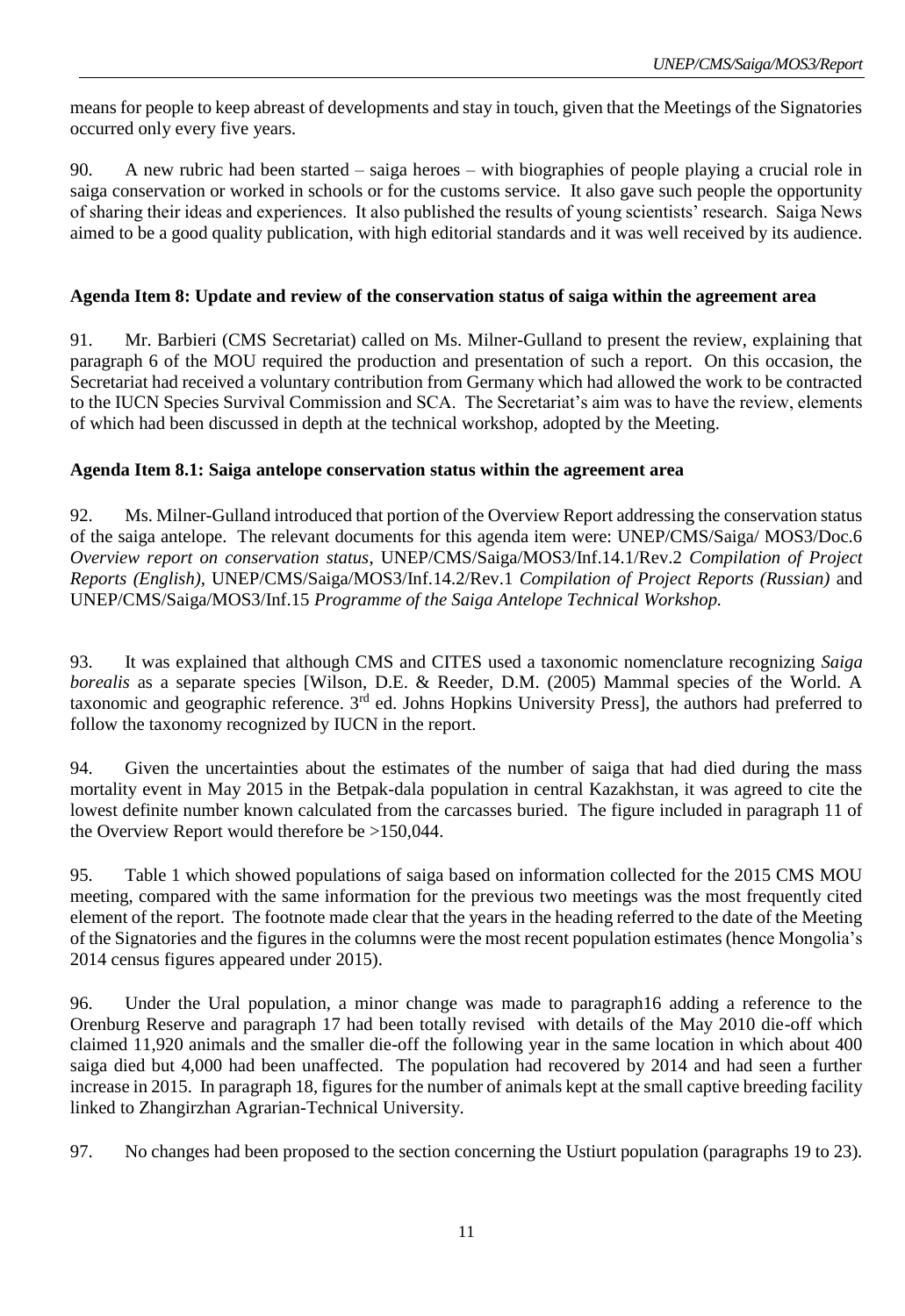98. Regarding the Betpak-dala population, a reference was added to national NGOs (in addition to international ones), a new paragraph 26 was added concerning monitoring during the calving season. More text was added to former paragraph 26 regarding the near 100% mortality in the Turgai and Tengiz populations (and presumably also in the 11 other sites) with live animals seen presumed to belong to other unaffected groups.

99. Paragraph 28 had additional opening text stressing how unusual it was for there to be 100% mortality in such disease outbreaks suggesting a complex interplay of various factors, which might include anthropogenic influence or extraordinary environmental stressors.

100. For the Mongolia population/subspecies, mention was made of the annual population assessments that had been carried out since 2012 and the results of the isotope study confirming the distinctiveness of the population.

101. A reference was also made to the mobile anti-poaching unit that had been supported by NGOs but which had been forced to cease operations due to lack of resources.

## **Agenda Item 8.2: Status of implementation**

102. In Section 3 on the implementation of the MTIWP, a correction was made to a passage suggesting that the Mongolian population had been excluded from a series of CITES-led meetings because of the taxonomic reference used by that Convention and CMS.

103. An additional paragraph was inserted referring to the first transboundary meeting of rangers from Range States with representatives from Kazakhstan, Mongolia and the Russian Federation which was held in 2014.

104. Minor changes were made correcting the reference to the number of sniffer dogs deployed and adding wording suggested by the Russian Federation concerning non-invasive counting method using high resolution satellite images.

105. In paragraph 52 (formerly 49) a reference was added to the 2014 seizure in China of 296 kg horn from Kazakhstan.

106. No or only minimal changes were made to the sections on captive breeding, threats, education and awareness, ecological studies and priority actions.

107. Overall, it appeared that there was generally a good understanding of the status of saigas and their conservation needs, a great deal of work was being done (some at the international level), poachers were being pursued and taken to court and more protected areas were being declared with ecological corridors being identified in Kazakhstan and the Saigachy Reserve in Uzbekistan.

108. On the negative side, poaching still occurred throughout the range, monitoring methods were inconsistent and their application sometimes of dubious quality, the Ustiurt and Pre-Caspian populations were still declining, infrastructure was preventing migration and disease could have devastating effects. Concerning captive breeding, time needed to be invested in developing best practice and stud books, and currently none of the centres had enough numbers to be viable. The transboundary populations also faced specific problems such as border fences.

109. Mr. Hotham (FFI) pointed out that before May 2015 the largest population (Betpak-dala, Kazakhstan) had been growing but the 2015 die-off had thrown conservation efforts back to square one. The strategy had been too dependent on one key population and it seemed that a broader approach should be adopted to spread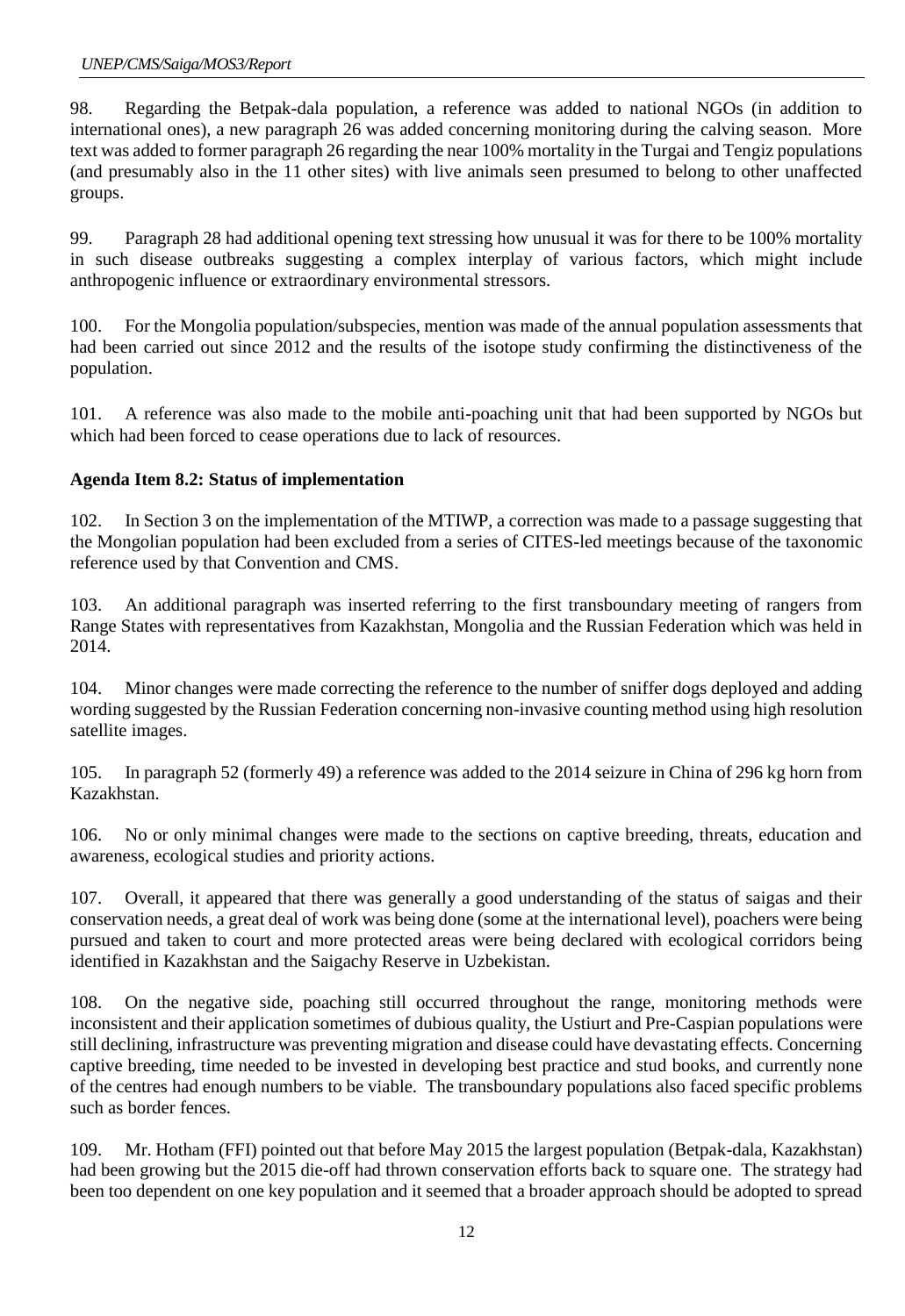the risk. It was clear though that the conservation efforts at Betpak-dala were bearing fruit and other populations might benefit from similar attention.

110. Richard Kock (Royal Veterinary College) said that looking at the possible impacts of disease, each population was so small that a single outbreak could wipe out all the animals. The May 2015 die-off showed that one large population in a broad landscape could be lost.

111. The revised version of the Overview Report is attached to this report as Annex 4.

#### **Agenda Item 9: Review of the updated National Report Format**

112. Mr. Barbieri (CMS Secretariat) said that Ms. Milner-Gulland (SCA) and the IUCN Antelope Specialist Group had undertaken the revision of the National Report format. The format had been discussed at the second Meeting of the Signatories.

113. All Range States had completed the form for MOS3, so had experience of how easy it was to fill in. Comments regarding its coverage and appropriateness were invited. Ms Milner-Gulland pointed out the few changes that had been made. Suggestions that infrastructure should be a separate sub-item and not included under *others,* and adding a requirement to attach a CITES non-detriment finding if applicable and surveillance of diseases under monitoring were all agreed.

114. The revised version of the National Report Format is attached to this report as Annex 6.

#### **Agenda Item 10: Review and adoption of 2016-2020 MTIWP**

115. Mr. Barbieri (CMS Secretariat) said that the MTIWP had been reviewed in sections over the past two days in the technical workshop. The MTIWP had existed in conjunction with the MOU from the outset. He proposed that the meeting review the changes proposed and invited Ms Milner-Gulland to lead the process. Ms. Milner-Gulland requested that participants consider not just the content of the MTIWP but also reflect on the priority attached to each action, reminding the meeting that the timescale was categorized A for immediate and B for medium term and urgency was rated on a scale of 1: urgent, 2: important and 3: useful. It was also suggested that in the final version the actions would appear in order of importance.

116. Under implementation a change was made to action 1.4 adding reference to the organizations charged with coordinating the MOU, without specifying that this meant SCA and ACBK under current arrangements.

117. Under action 1.8 it was agreed to add a reference to protocols for routine monitoring for disease in addition to protocols for emergency actions in the event of an outbreak.

118. Two further actions were added, one relating to encouraging Range States to coordinate their research and monitoring to maximize synergies and another to ensure that all saiga populations had appropriate investment to ensure that overall goal of the MOU was achieved.

119. With regard to combating poaching, it was agreed that strategies should focus on the population level (including transboundary populations). As well as establishing new anti-poaching units, existing ones needed to be strengthened. It was also recognized that local inspectors might face pressures not to pursue cases and that their prestige and capacity to carry out their duties should be enhanced.

120. Under sustainable use, a reference was added to financial support in the final action regarding *in situ* conservation and the Asian medicine industry.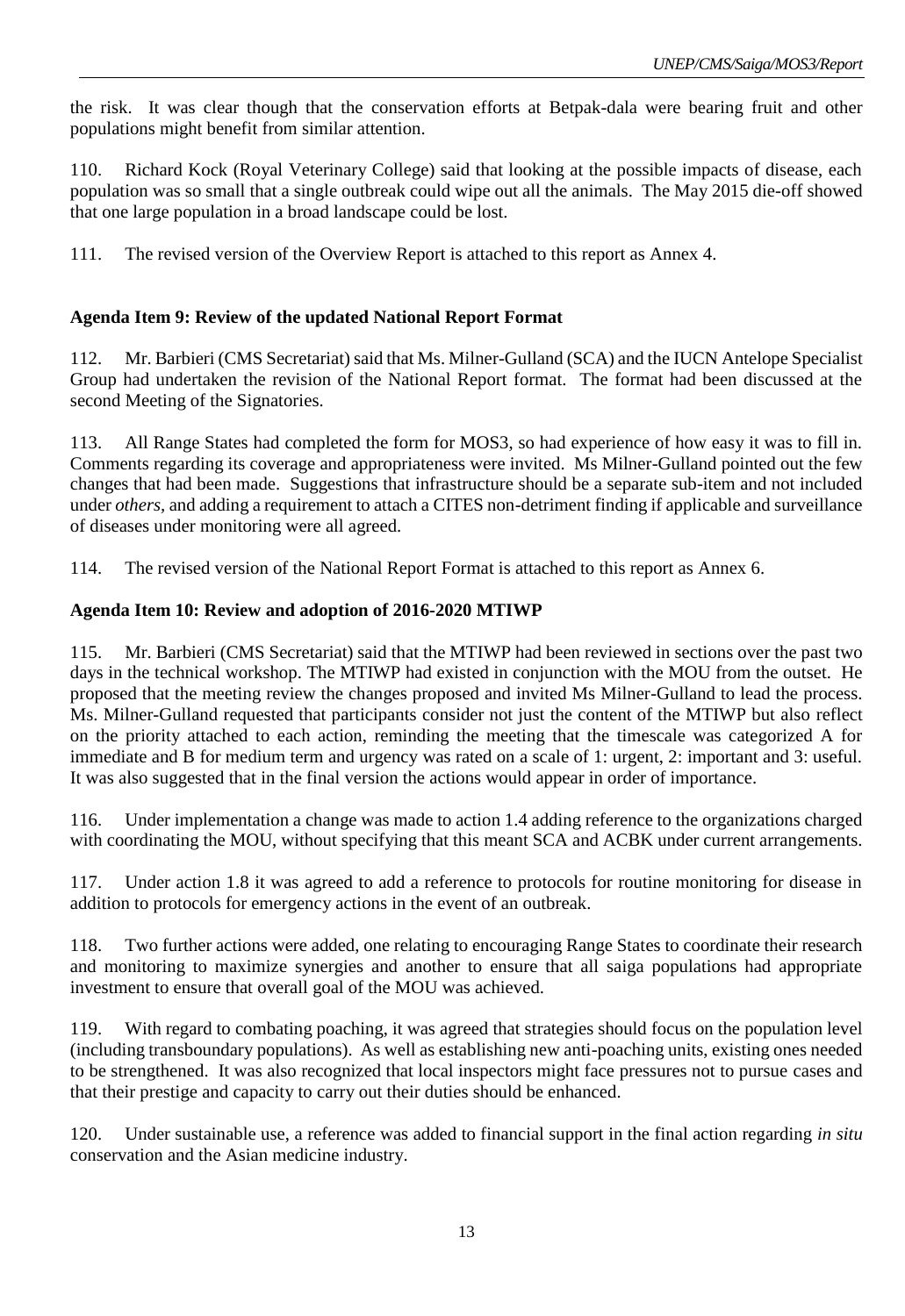121. The title of the fourth section of the MTIWP was amended to *Work with Local People* (changed from *Human Factors*).

122. In action 4.1 a change was made adding that livelihood improvement projects should be linked to conservation and in action 4.3 a direct reference to industry was added to the stakeholders whose involvement should be strengthened. Livestock was added to the action point on sustainable rangeland use and cohabitation.

123. There was a discussion about whether to retain a proposed amendment from Stefan Michel (NABU) about examining the possibility for sustainably using some populations. It was pointed out that this was the long-term vision of the MTIWP (see Annex 5) and therefore it did not need to be reiterated under a specific point. Other opinions were that in the medium-term it was inconceivable that populations would have recovered sufficiently to consider any use to be sustainable. After a *tour de table* of the Range States it was apparent that none supported adding wording even about exploring the possibility of sustainable use.

124. Section 6 on Habitat was retitled *Habitat and environmental factors* which was done to encompass climate change, references to which was added in actions 6.1 and 6.2. Action 6.2 was also amended with the addition of remote sensing as an example of appropriate technology for monitoring movements. Under action 6.3 it was agreed to explore the possibility of using the SRC to facilitate archiving and exchange of information recorded on GIS. The potential for expanding Protected Areas was added to action 6.4. Reference was made to the internationally recognized standards IFC1 and IFC6 in supporting authorities to ensure that all infrastructure projects were subject to full impact assessment (Strategic Environmental Assessments and Environmental Impact Asessments). Action point 6.7 was amended to reflect the fact that it was unlikely that border fences would be removed but might be altered to allow wildlife to pass through more easily.

125. Under *Protected Areas* (Section 7) action 7.2 was amended slightly with the addition of a reference to saiga migration and a new action was added relating to the establishment of ecological corridors.

126. Under Section 8 (*Monitoring*) action 8.1 on carrying out annual population counts subsumed action point 8.4 on ensuring a time series and reference was made to modern non-invasive techniques. The need to harmonize methodologies had been covered in action 1.12. Action 8.2 was modified with the addition of mortality and movement patterns, age structure, predators and competitors. Amendments were also made to the final three actions in this section, all relatively minor.

127. The only changes to Section 9 (*Captive breeding*) were the addition of Uzbekistan to action point 9.2 and the additional wording relating to study tours in action 9.4 on the exchange of information.

128. Sections 10 to 14 dealt with population specific measures and concerned respectively the Pre-Caspian, the Ustiurt, the Ural, the Betpak-dala and Mongolian populations. A general point for consideration with regard to each population was whether there was a general applicability for any of the actions identified, bearing in mind that the level of priority might be different from one region to another. It was agreed that a more general action point be added to the implementation section at the beginning of the MTIWP.

### Pre-Caspian

129. New actions were added regarding the setting up of a working group under the Ministry of Natural Resources and non-invasive monitoring and Russian Federation suggested downgrading the timescale from A to B. Text relating to the comparability of methodology was deleted from the action related to conducting regular, scientifically robust assessments of abundance and distribution.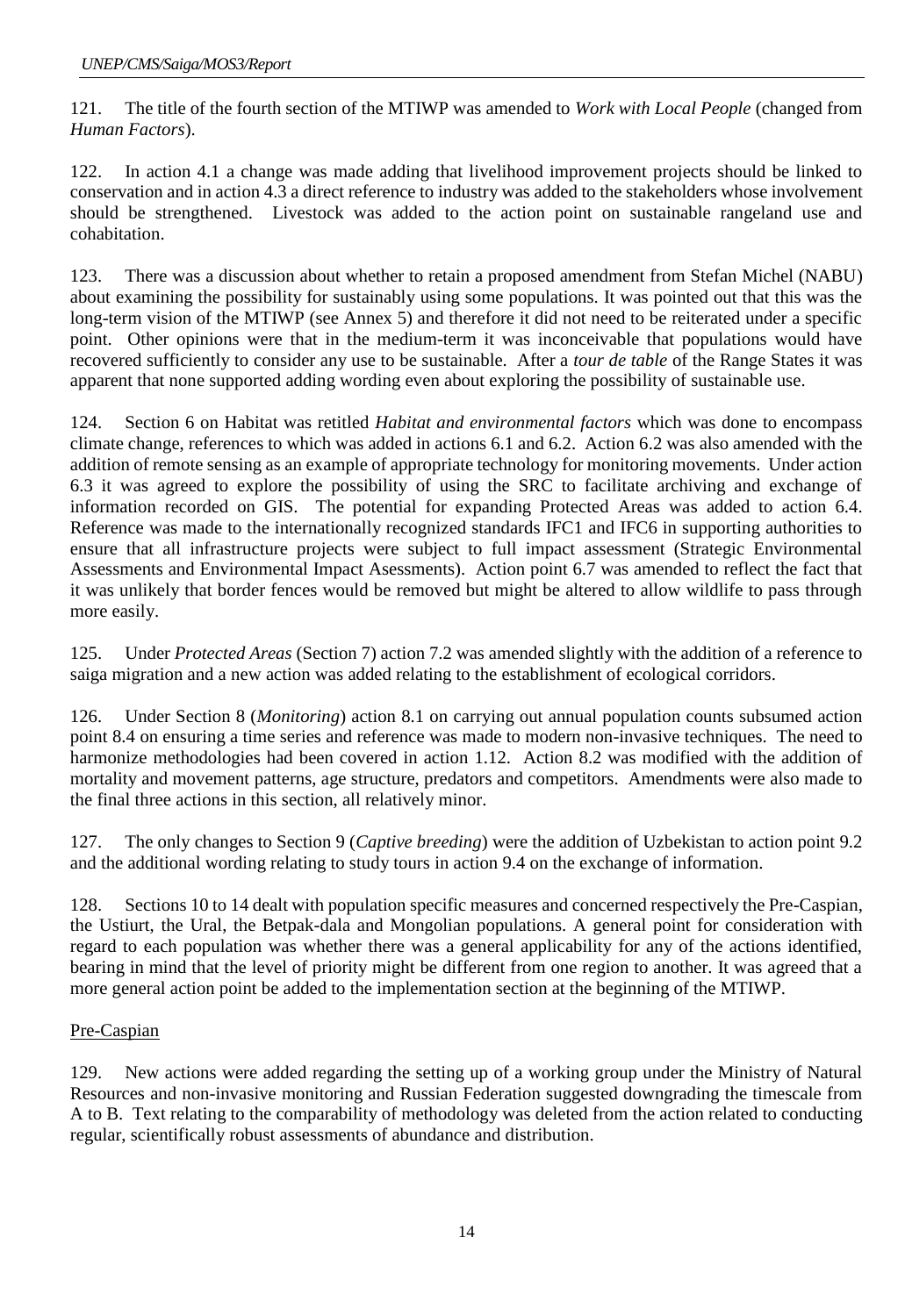130. Protected Areas were removed from action 10.3 as these were covered elsewhere, meaning that this action only referred to breeding centres and other institutions. The creation of new centres was foreseen and methods should be developed for reintroducing and acclimatizing saigas to the wild.

131. The action point regarding improving the effectiveness of law enforcement was amended with the addition of the use of modern methods, and two new actions were added, one on research into the distribution, migration, population structure, genetic variation, habitat and monitoring of saigas and another on optimizing the network of federal and regional Protected Areas taking into account future saiga population expansion and changes to the range.

### Ustiurt

132. Under action 12.1 inspectors and customs officers were added to the list of those who should be involved in transboundary cooperation. In recognition that research into the seasonal distribution of saigas had been carried out, the action point was amended to urge that this work should continue. Turkmenistan was added to the countries affected.

133. The proposed amendment to action 12.3 to add exploring the possibility of sustainable use of saiga by local communities to provide additional incentives for conservation was deleted in the light of the earlier discussion (see *Work with Local People* above) with participants pointing out that the population level was too low. Poachers could still drive populations to extinction despite the best conservation efforts, and it was necessary to persuade local communities to come on board. This approach worked with other species in other parts of the world and the concept was also covered in section 4 of the MTIWP (see action 4.1).

134. In action 12.4 ecological connectivity was added with the southern Ustiurt mentioned as an example, in action 12.5 existing multilateral cooperation agreements should be strengthened, in action 12.6 the public should be granted access to information on planning and implement measures for mitigation and compensation and developers should be required to carry out mitigation measures under action 12.7.

### Ural

135. A new action point was added regarding carrying out research into factors predisposing the population to mass mortality from disease.

#### Betpak-dala

136. In action 13.1 agricultural development was added to the list of factors with a bearing on the future needs of saigas. Incentives for rangers and higher fines for poaching were added to action 13.2.. Action 13.5 was amended and now referred to the development and implementation of a long-term research programme on saiga diseases and an action point on continuing and extending the monitoring of the health of the population (especially at calving time) was added.

#### **Mongolia**

137. The wording of action 14.5 was amended with the addition of a reference to the updated range, genetics and saiga health and the priority category increased from 2B to 1A.

138. It was agreed to reorder the numbering of all measures within the MTIWP 2016-2020, sorted by timescale and then urgency. The final version of the MTIWP 2016-2020 is attached to this report as Annex 5.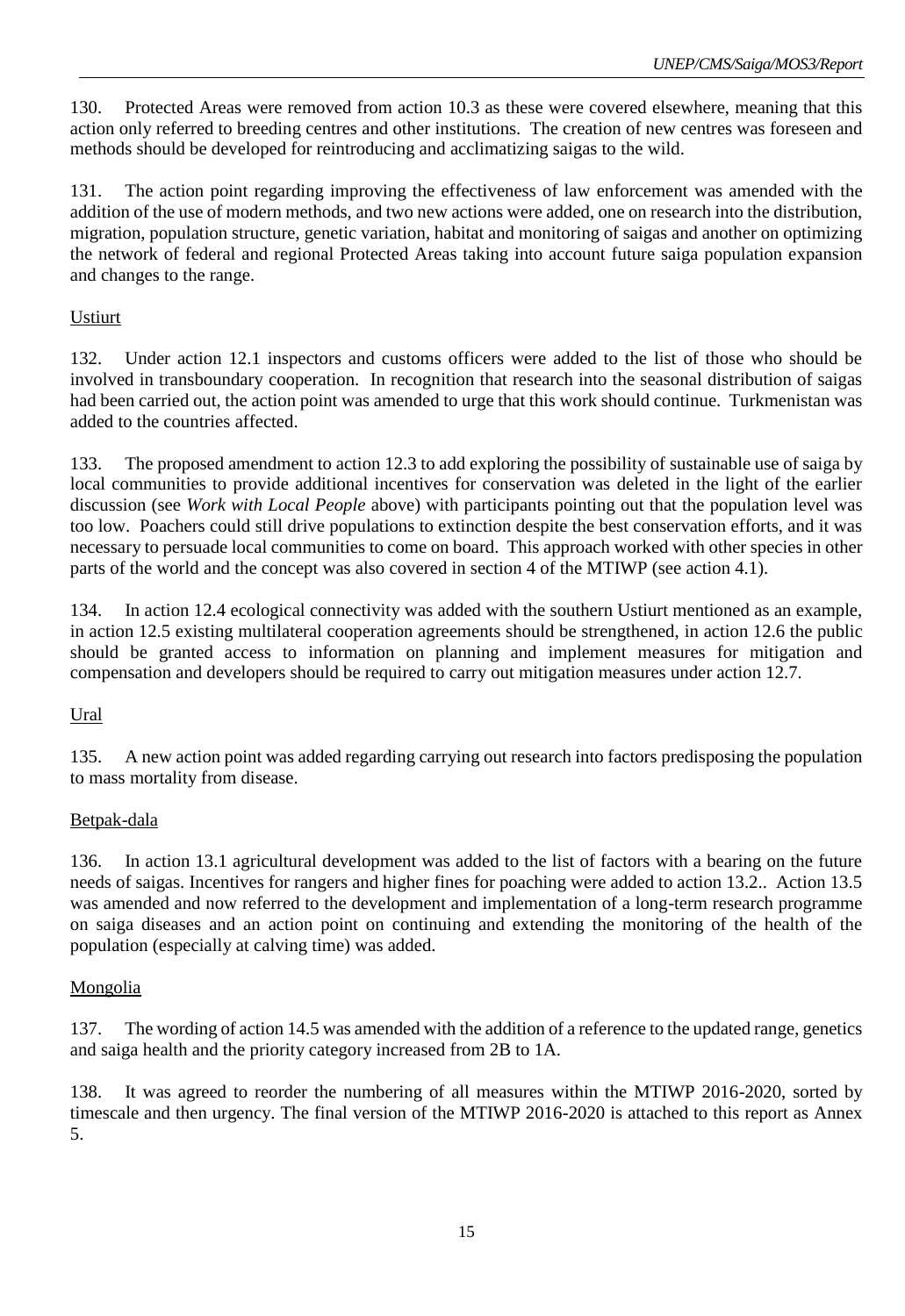## **Agenda Item 11: Signing ceremony**

139. Mr. Barbieri (CMS Secretariat) invited Christiane Röttger (NABU) to the podium. He explained that the MOU was not confined to Range States but had a provision that allowed NGOs to sign as cooperating organizations. These organizations commit themselves to actively supporting the implementation of the saiga MOU in the long-term. The German NGO, NABU, had expressed an interest in signing and the Range States had been informed, as their consent was required as a new cooperating organization signing the MOU constituted a material change to the instrument that required the consensus of all Signatory States. None of the Range States had objected so NABU was welcomed to sign.

140. Ms. Röttger (NABU) after thanking the hosts and the other organizers of the meeting, explained that NABU was doing a great deal of education work in the region in cooperation with Governments. Magazines with cartoons were being produced for children living near saiga habitat and work was also being done to combat the poaching of snow leopards, to encourage transboundary cooperation and to foster sustainable landscape management. NABU wished to step up its work on saigas, hence its desire to sign the MOU. Ms Röttger promised that NABU would be active in meetings and in the field, using its network of partners and donors.

# **Agenda Item 12: Date and venue of the next Meeting of the Signatories**

141. The Chair said that three of the five Range States, namely Kazakhstan, Mongolia and Uzbekistan, had already hosted a Meeting of the Signatories and as Turkmenistan was not present, he invited the Russian Federation to take the floor.

142. Dmitri Belanovich, the head of the Russian delegation, suggested that the 4<sup>th</sup> Meeting of the Signatories be held in Astrakhan in 2020 to coincide with the Day of the Caspian Sea and the Russian-Kazakhstan bilateral meeting.

143. This invitation was greeted with enthusiasm by the meeting.

### **Agenda Item 13: Any other business**

144. The Chair invited comments on the format of the meeting and in particular the practice of holding the Meeting of the Signatories in conjunction with a technical workshop.

145. Mr. Barbieri (CMS Secretariat) explained that this had been the format adopted since the MOU started, but if any changes were thought desirable, the Secretariat suggested that agreeing revisions should be done in advance of planning the next meeting. The Technical Workshop served the role normally played by an advisory committee, as no such body had been established under the MOU. The timing of the Technical Workshop corresponded to the former practice of the parent Convention, the Scientific Council of which used to meet immediately before the Conference of the Parties. There seemed to be some confusion regarding the roles of the Technical Workshop and the Meeting of the Signatories, also triggered by the fact that participants in the two meetings were mostly the same in Tashkent. While this resulted in a degree of duplication, however essentially the arrangements seemed to work.

146. Til Dieterich (Baku State University) said that given the need for an interdisciplinary approach to saiga conservation he would have preferred more scientific content in the technical workshop, especially in the light of the die-off. It was suggested from the Russian delegation that there should be a dedicated scientific session before the technical workshop.